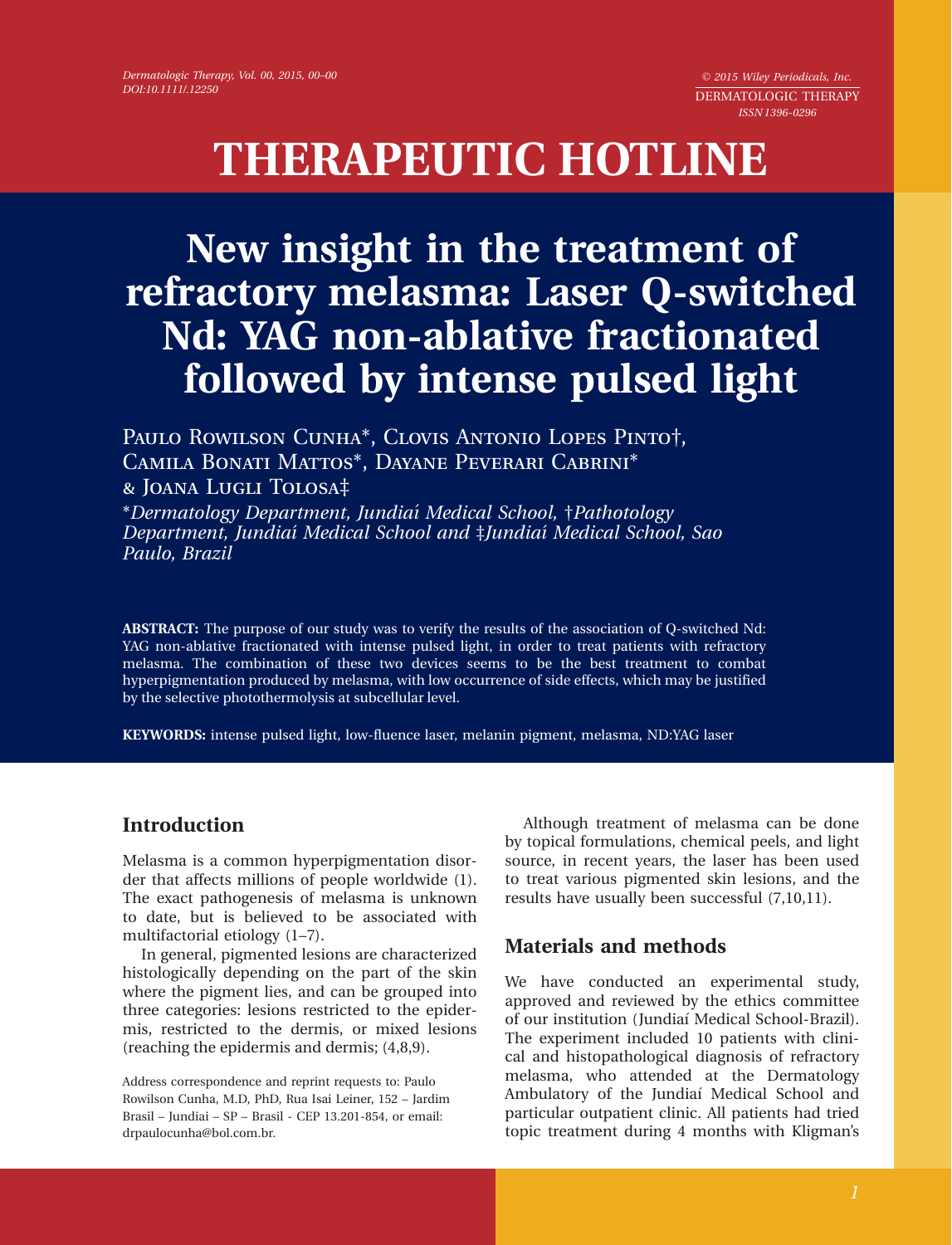| Patient | Age<br>(Years) | Time of onset<br>of melasma | Skin<br>phototype | <b>MASI</b><br>before laser | <b>MASI</b><br>after laser |
|---------|----------------|-----------------------------|-------------------|-----------------------------|----------------------------|
| A       | 33             | $\geq 1$ year               | Ш                 | 4.9                         | 3.7                        |
| B       | 37             | $\geq$ 5 years              | Ш                 | 6.3                         | 5.7                        |
| C       | 37             | $\geq 1$ year               | IV                | 4.7                         | 4.5                        |
| D       | 30             | $\geq$ 5 years              | IV                | 8.7                         | 5.94                       |
| E       | 39             | $\geq 10$ years             | Ш                 | 7.8                         | 5.7                        |
| F       | 37             | $\geq$ 5 years              | IV                | 15.5                        | 8.4                        |

Table 1. Patient information and MASI calculation

formula before being submitted to laser application. The study was conducted during the period from August 2012 to May 2013, aged from 20 to 60 years old. However, there has been withdrawal of patients during treatment, leaving only six to complete all applications at the end of the study. We used the platform Harmony<sup>xl</sup> of Alma Lasers (Israel), with two different spots in the same session: handpiece AFT (Intense Pulsed Light) 540 nm with low fluence  $(12-14$  J/cm<sup>2</sup>) and high pulse (12–15 ms) associated with Clearlift handpiece (Q-switched Nd: YAG non-ablative fractionated), spot size of 5 mm, 1064 nm, pulse width of 20 nanoseconds, fluence 800–1000mJ/P, pulse repetition rate 2 Hz. The patients underwent three laser sessions, respecting the 1-month interval between each new session. In each session, there was one application of intense pulsed light (IPL), whereas Q-Switched Nd:YAG had three different applications (horizontal, vertical, diagonal). Between the sessions, all patients used a topic formulation with Kligman's formula, ceasing the application during 10 days following each session.

The selected patients were clarified by researchers as to the purpose of the present study and the confidentiality of personal information, and later asked about their participation in this research. Before entering the study, all were advised to wear sunscreen of broad-spectrum daily and cease any other skin treatment.

After signing the free term of consent, the lesions were photographed with a digital camera (Nikon D90 AF-S micro Nikkor 105mm 1:2.8G), in three different positions: frontal, right, and left sides. Subsequently, the area severity index (MASI) was calculated.

All patients were submitted to biopsies, and the sections were stained with Hematoxylin-Eosin (HE), Fontana-Masson, and antibody Melan-A immunohistochemistry reactions.

After three laser sessions, all were once more photographed and the MASI was again calculated (1,12).

#### Results

The study initially included 10 patients. However, there was a lack of adherence and commitment to follow-up and patients failed to attend to laser sessions at the scheduled time. At the end of the study, we relied on the participation of only 6 patients with refractory melasma.

The members of the study had a mean age of 35.5 years and were classified according to Fitzpatrick skin type before the first laser session. Half had Fitzpatrick skin type III and the other half Fitzpatrick IV (Table 1).

Considering the results obtained in biopsies, all patients had mixed involvement of melanin pigment (dermal  $+$  epidermal). It was observed that all showed epidermal positivity with HE, Fontana-Masson, and Melan-A. Regarding dermal involvement, all were positive with Fontana-Masson staining, but two showed no Melan-A positivity and three showed no melanophages with HE staining (FIG. 1).

Considering the affected regions, the most frequent and most darkly pigmented was the malar region (90%), and of these, 90% had bilateral involvement. The area of lowest frequency of involvement was the chin region (66%).

In the present study, the MASI index was subjected to statistical analysis to assess the significance of the results obtained with the laser application and reduction of hyperpigmented lesions of refractory melasma. The previous score was 8.0 with a standard deviation of  $\pm 4.0$ , and the score after application of the laser was 5.7 with standard deviation of  $\pm 1.6$ . The difference between score before and after the laser is  $-2.3$  with standard deviation of  $\pm 2.5$ .

According to the WILCOXON paired test,  $p$  equals 0.0313, proving that there is statistical significance in the reduction of hyperpigmented lesions of patients with refractory melasma using the association of Q-switched Nd: YAG nonablative fractionated (QS) with IPL.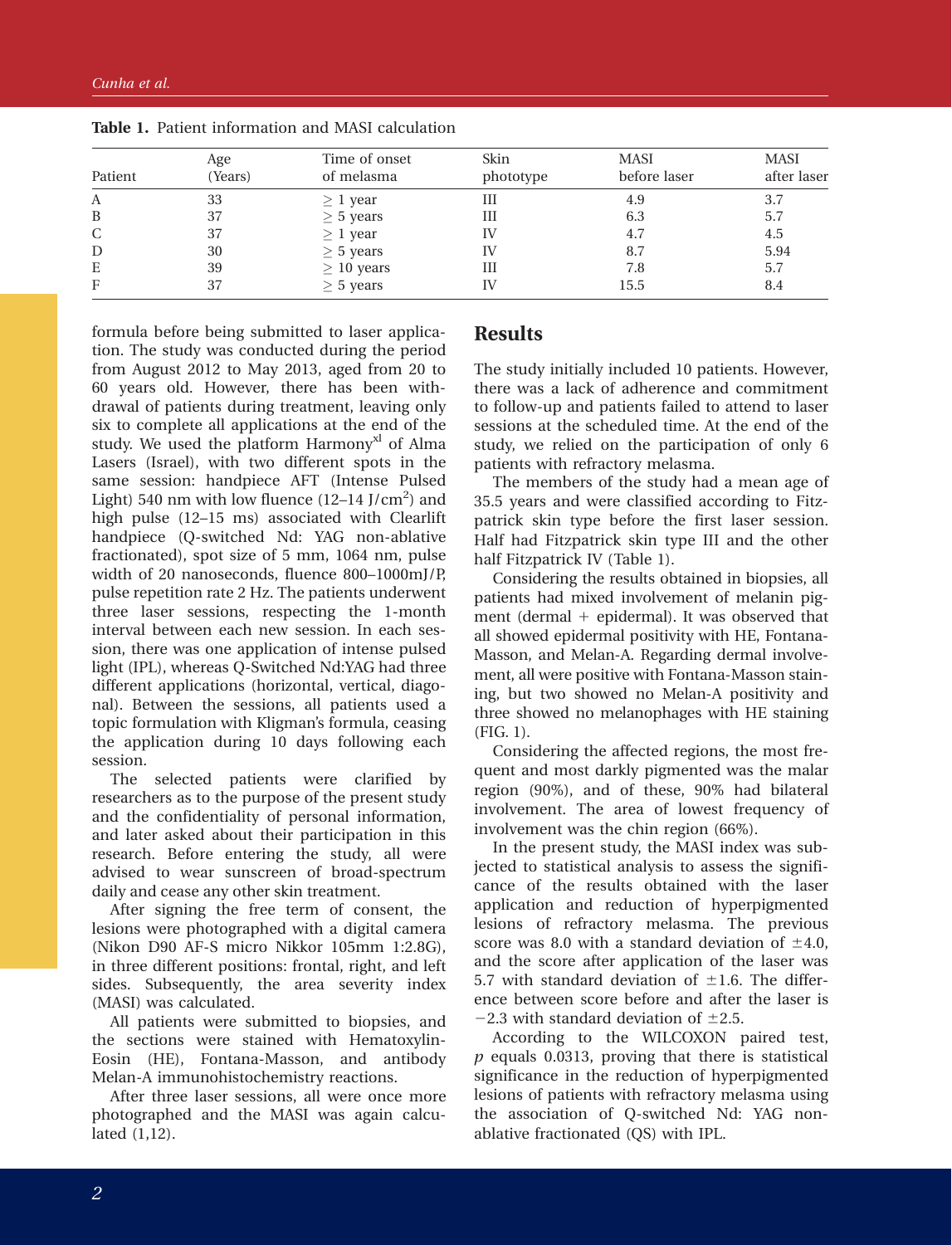

FIG. 1. Biopsies stained with HE, Fontana-Masson, and Melan-A. a: Histological section stained with hematoxylin-eosin at magnification of 400x demonstrates melanin pigment (brown) in keratinocytes and malanophages of the basal layer of the epidermis and in the superficial dermis. b: Histological section stained with Fontana-Masson in  $400 \times$  magnification demonstrates melanin pigment stained in black in keratinocytes of the basal layer of the epidermis and in melanophages in the superficial dermis. c: Histological section of immunohistochemistry with Melan-A antibody (clone A-103, Ventana) at 400× magnification demonstrates melanin pigment (brown) in keratinocytes and melanocytes in the basal layer of the epidermis and melanophages in the superficial dermis.



FIG. 2. Before and after laser application in patient Fitzpatrick IV. a: Before first laser application. b: 30 days after third laser application (IPL + Q-Switch Nd:YAG fractionated). Evident lightening of pigmentary lesions, mainly in malar regions and forehead.

Regarding side effects, all patients experienced mild pain, redness, and peeling skin after applications. These changes had remission within 7 days.

#### **Discussion**

According to the literature and our findings, most cases of melasma have dermal and epidermal (mixed) involvement, which justifies the use of lasers that can reach both superficial and deep layers of the skin, proving the association of IPL with Q- 1064 nm to be a valid method in cases of refractory melasma. It is important to consider new controlled, comparative and blind studies with long follow-up.